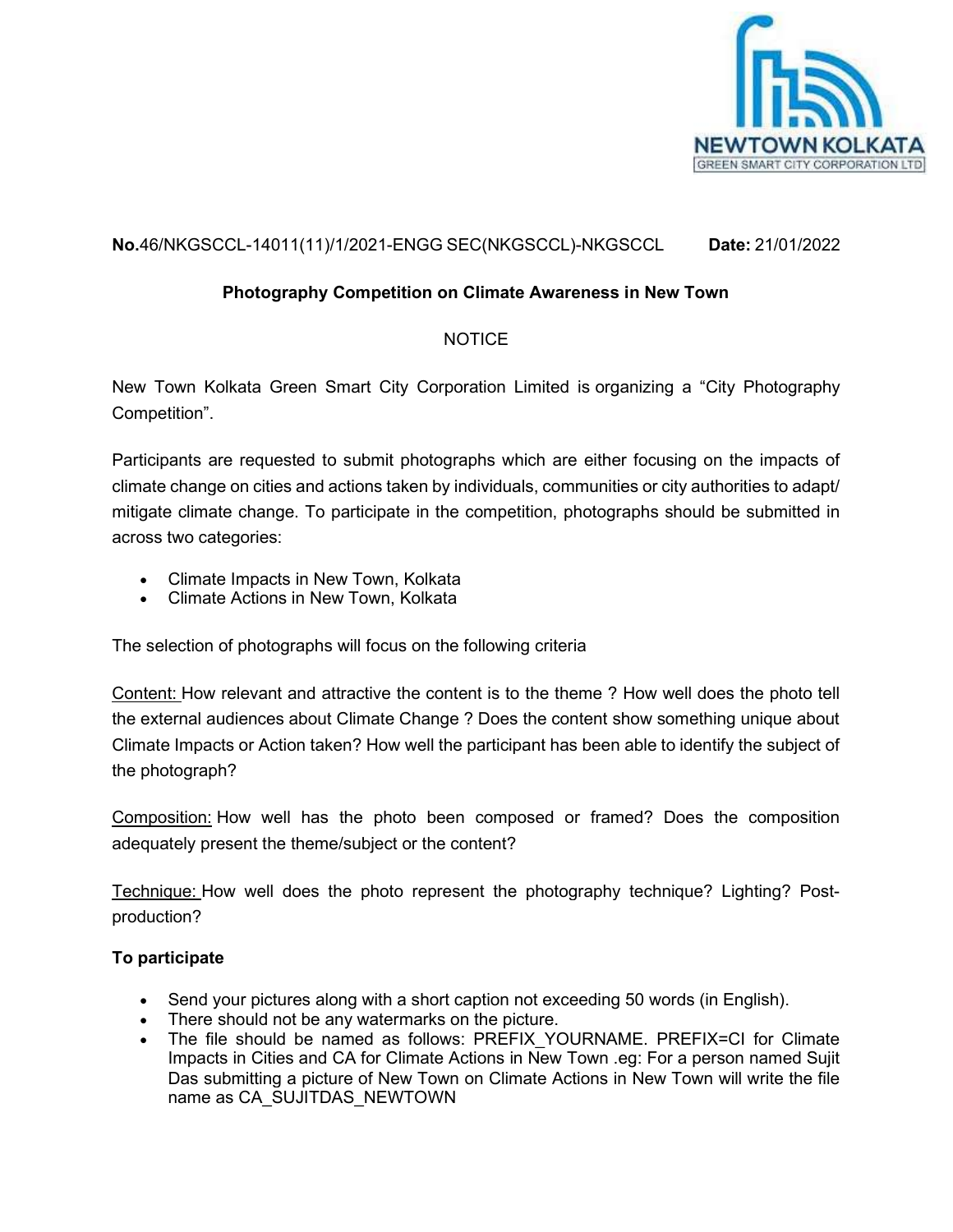

• All submissions should be submitted to the below-mentioned mail, with subject line " Photography competition on Climate Awareness in New Town Kolkata"

## photography.nkgsccl@gmail.com

#### Important dates

Submission ends on 26th January 2022 at 11:59 pm

#### Awards:

- 1st Prize : ₹10,000/- and certificate
- Runners-up : ₹7,000/- and Certificate
- Special Mention photographs : ₹2,000/- and Certificate

#### **Exhibition**

 Award winning pictures and selected nominations will be showcased on NKGSCCL and NKDA website.

### Competition rules

- The photograph should be from New Town only
- The prize money will be transferred to Indian bank accounts only
- Participation is open to individuals only (amateurs and professionals).
- Each entry should be at least  $8 \times 12$  inches at 300 DPI (dots per inches) minimum size.
- The file size of the initial submission should be less than 20 MBs. Participants should be able to share the high resolution version upon selection within a day.
- The number of entries per thematic area is limited to one per person under each category
- All communications should be done only through email
- The entries will be adjudicated by an eminent panel
- NKGSCCL authorities may cancel or postpone the competition at their discretion

#### Within the framework of digital image editing, the following is PERMITTED:

- Moderate adjustments of contrast, tonal values, gradation, white balance, colour, and saturation
- Moderate use of the shadow/highlight tool, dodging/burning and digital graduated grey filters
- Removal of sensor dust, marginal clean-up if this does not change the statement of the image